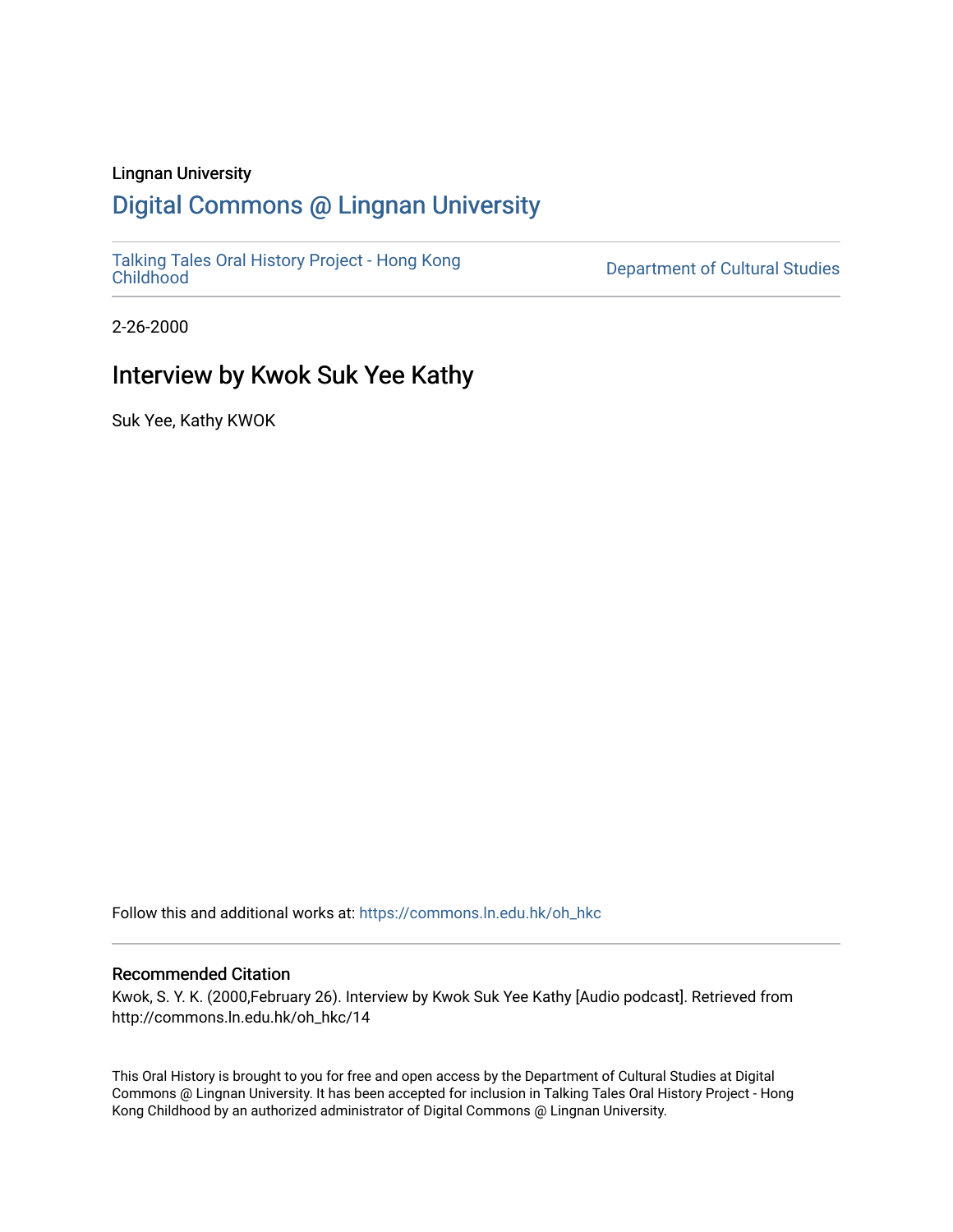# The Choice between Study and Work

### Ma Me

## She is now 53 years old, an Hong Kong Chinese. She is born in China, but lives in Hong Kong. With two sons and two daughters, she is now a housewife.

Primary  $1\&2$ : 'We study on the roof of a building with seven floors. The two extremes of the roof are classrooms, and the middle is the playground. We study there for the whole day, and we play at the middle playground.

We have to climb up seven floors, if we have to go to school. But, since we are too young, we don't even feel tired after climbing up the seven floors!'[she laughs delightfully]

She should treasure materials: 'However, studying at that time, we are not so lucky like you. You can buy any pencil with different styles, even though you don't really need it. We don't even have the chance. None! [she sighs] We use a pencil for a long period. We don't even dare to waste. If the pencil become shorter and shorter when one day we cannot hold it, what can we do? You know, we have a thick Chinese pen for writing Chinese calligraphy, we will use the sheath on that Chinese pen to put into the end of the shortened pencil. The sheath lengthens the pencil, so that we can hold it. We really insist on using that shortened pencil until we cannot use it to write. [she sighs] We are not like you. You will throw pencils away if you don't like them. It is such a waste!'

Knowledge in school: 'In the old day, there are not many things for us to learn in school. They are just the same words and the same books. But they do have their values and meanings. I do like that they teach you politeness. And I do most appreciate the subject 'Chinese composition', it stimulates your creativity. Your Ma Me, me, like composition very much because it allows me to create things.' [she laughs quietly]

Not easy to get a job: 'Other than those difficulties in study, there are also difficulties in work.

'Do you think that if you want to get a job, you can get a job? It's not that easy at that time! No factory will post advertisement everywhere to employ worker. Everyone needs to depend on friends to tell which factory employs workers. It's a matter of chance because there are not many jobs at that time.'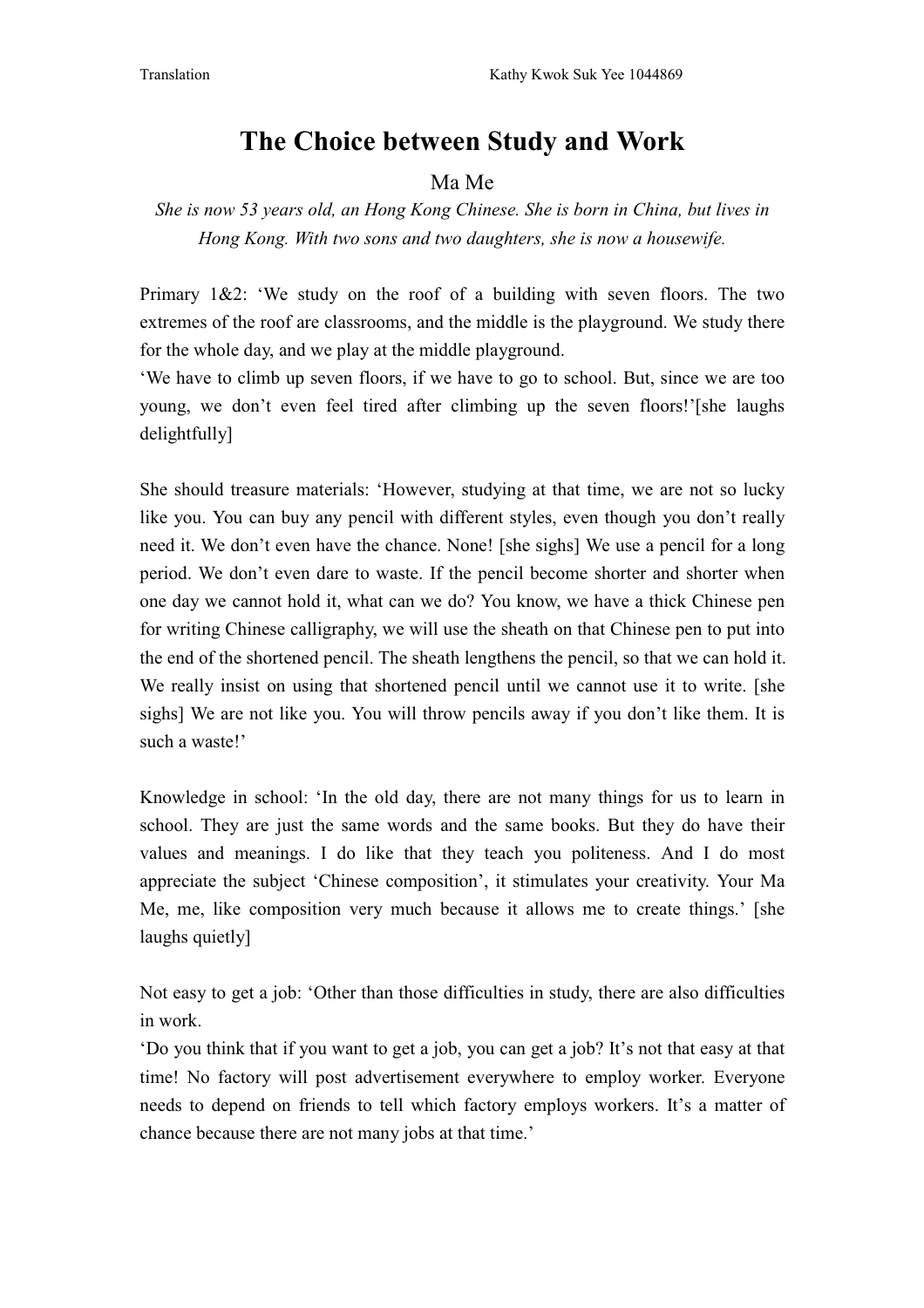Ironing clothes: 'We do not have a job, then how can we earn a living? Your grandma [her mother] suggests us to help people ironing clothes. We cannot just wait for people to order our service. So, when after school, we go everywhere and say, "Do you have to iron clothes? We only charge a little! Only some money for a set! If you are busy, we can also offer delivery service free of charge. Our street stall is very close to your apartment!"

'People don't believe us at first! Maybe they see that we are there every day, so they trust us. In the old day, those irons are not electrical irons, they are heated up by coal. That's why some people, who have to work and find ironing clothes troublesome, will order our service. Our service charges \$0.1 for each set of clothes. \$0.1 is only a little amount, but we think if we can get a few dollars a day, it is better than nothing.'

Child labor: 'But only depends on ironing clothes is still not enough to support our living, so your grandma [her mother] later finds a job. However, I'm only ten years old at that time. I'm too young for employers to employ us. But child labor doesn't violate the law at that time. If the boss employs you, it is OK.'

Printing dolls: 'Your grandma [her mother] finally gets a job, so I follow her to her working place to see if there is a job that is suitable for me. However, the boss can only let me to paint those dolls' mouths.

'I think she hires me because I'm a student, she think that I'm accommodated with Chinese pen, it is better than employing a housewife who is generally lack of the skills in painting tiny little things.

'She counts me \$1 for each basket and each basket is equal to 12 dozens! And the boss also orders me to buy a pen before starting the job, which costs \$5. \$5 is very expensive at that time. But I still think that it is better than no job.'

Primary 3: 'During the period of painting dolls, I've got some time. And I've seen a child who is just next to my room can go to school, so I ask him which school he goes. It is a school called "Law Fu Kwok". It is very near to our home. Therefore I decided to go to school at night. Then I submit the application form. Actually, I don't know I've completed which Form. I'm quite confused at that time. Then, I apply for Form Three. My application is success after a test.' [she laughs proudly]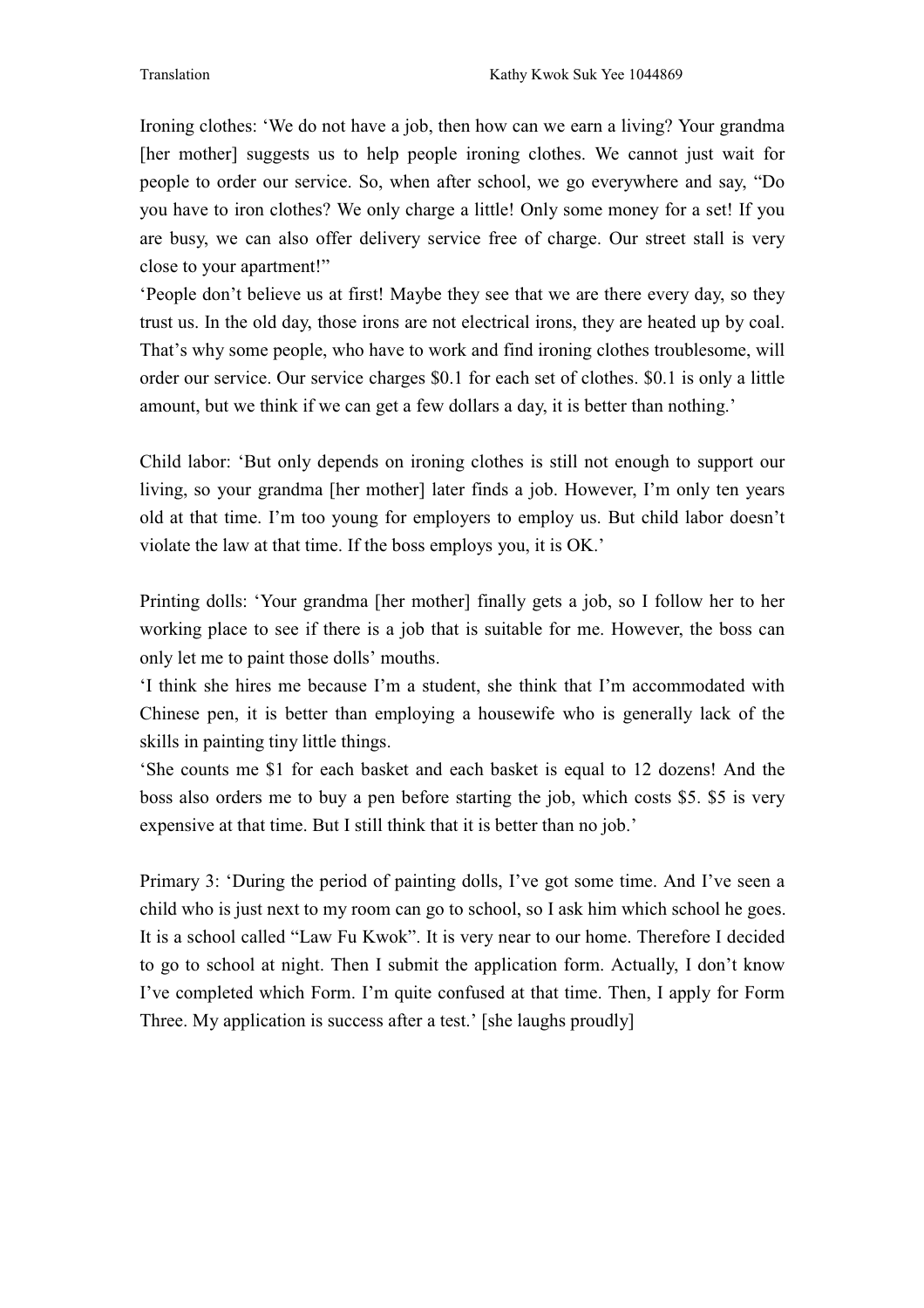Manufacturing metals: 'So, I study and paint dolls at the same time. And then, someone tells me that there is a factory, which manufacturing metals, near our home. They can offer a better salary. So I try to apply this job. And I've success. Then I've work there for about one year. At the same time, I continue my study. I have to work and study at the same time because I have to pay the school fee.'

Producing electric torches: 'After this year, another person tells me that there is a factory producing electric torches at To Kwa Wan. They can offer \$2 per day. Actually, this salary is quite high, so I do this job.

'Since I'm not familiarized with the machines of that job, one of my finger nail is cut by the machine. I still insist on saying that I'm fine, but my colleague suggests that I should better go to the medical service center downstairs. Although I still think that I am all right, I go to the medical service center to have a check. When the nurse bundles my wound, I say, "Why do I feel so sleepy? Nurse? Why is there so dark?" And then I am unconscious.

'After I wake up, the nurse suggests me to have one-day-sick-leave. I am so afraid that I'll lose the job if I leave for that day.'

Cannot continue study: 'Certainly I can continue this work, then I want to continue my study just like the previous year. I've already taken the application form from school, but my job is very busy in that period, we have to work over time at every night. Since it is not easy to get a job, and I'm afraid of losing the job, so I work every night. I have no time to hand in the application form. Until the deadline is past and the semester begins, [sign with disappointment] I give up study because I think work is more important.

'If I have to choose between study and work, certainly I'll choose work because getting a job is not easy in the old day. And I believe that I'm so lucky because at least I've studied for three years; perhaps, it's enough. At least I can write my name, know how to calculate and read the name of streets, so I won't be cheat by others. Although I'm not that good when compared with others who know English, but this level of education is enough for me, for a woman.'